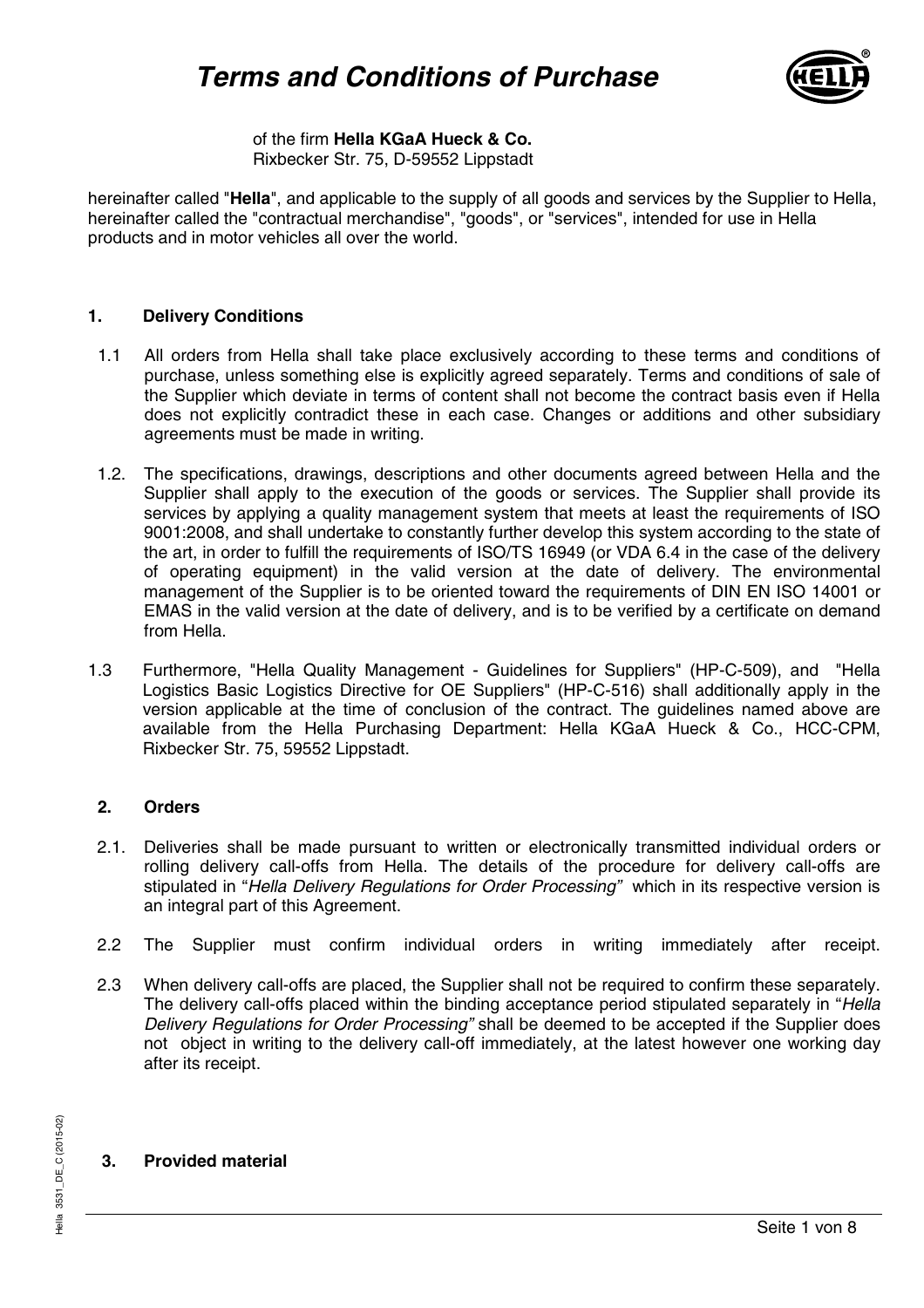# **Terms and Conditions of Purchase**



- 3.1 Materials and equipment provided free of charge by Hella to the Supplier shall remain the property of Hella and the Supplier is obliged to examine the material provided by Hella to detect any defects noticeable by sight without undue delay. The Supplier must also perform a quantity and identification check. Any differences must be reported to Hella within one working day.
- 3.2 The Supplier is obliged to treat these materials and equipment with due care and attention and to store them properly.
- 3.3 During the manufacturing process the Supplier is obliged to perform further checks if these have been separately agreed with Hella or if these are necessary to comply with the Supplier's quality management system. If the Supplier discovers any discrepancies as to quality or quantity, Hella must be informed without undue delay in order to coordinate any further measures. If the Supplier is responsible for these shortcomings in quality or quantity, for instance during the manufacturing process, the Supplier shall be obliged to order a substitute product at his cost.
- 3.4 The processing of the materials provided by Hella takes place always on behalf of Hella. If the value of the materials provided by Hella exceeds the value of the processing and – if applicable – of the other components of the newly manufactured objects, the newly manufactured objects shall become the property of Hella and otherwise they shall be jointly owned by Hella and the Supplier in the ratio of the provided material to the value of the processing and the other components. For the avoidance of doubt: The afore-said shall by no means restrict the obligation of the Supplier to provide Hella with the unrestricted ownership, free from encumbrances whatsoever, with delivery of the Products.

# **4. Delivery dates, place of delivery, delivery note**

- 4.1 All delivery dates identified pursuant to Clause 2 shall be binding.
- 4.2 The Supplier has to immediately inform Hella about any delays as soon as they are foreseeable.
- 4.3 Unless otherwise agreed in writing, all deliveries are DAP by the Supplier to the delivery address indicated in the purchase order (INCOTERMS 2010). The specialist department can be contacted directly to clarify import issues: import.hd@hella.com.
- 4.4 Two copies of a delivery note have to be enclosed on a marked place with each delivery.

#### **5. Default in delivery**

- 5.1 If the Supplier does not meet the delivery date specified in the individual order or rolling delivery call-off, the Supplier shall be obliged to indemnify Hella for any damage caused by the delayed delivery, unless the Supplier can demonstrate that it is not responsible for the delay. If the delivery is a fixed-date purchase, Hella's right to demand said delivery shall only expire if Hella does not assert its right within a period of 30 days after the delivery date.
- Supplier is repeatedly in default of delivery, Hella shall be entitled, after serving the Supplier warning letter without success, to cancel with immediate effect any orders which at that point time have not yet been deli 5.2 In addition if the Supplier has failed to deliver within a last period set by Hella, or if Hella is no longer interested in the delivery at a later date, Hella shall be entitled to cancel the respective order and to receive compensation instead of performance of the delivery. Any possible claims by Hella for compensation for damage caused by the delay shall remain unaffected by this. If the Supplier is repeatedly in default of delivery, Hella shall be entitled, after serving the Supplier a warning letter without success, to cancel with immediate effect any orders which at that point in time have not yet been delivered.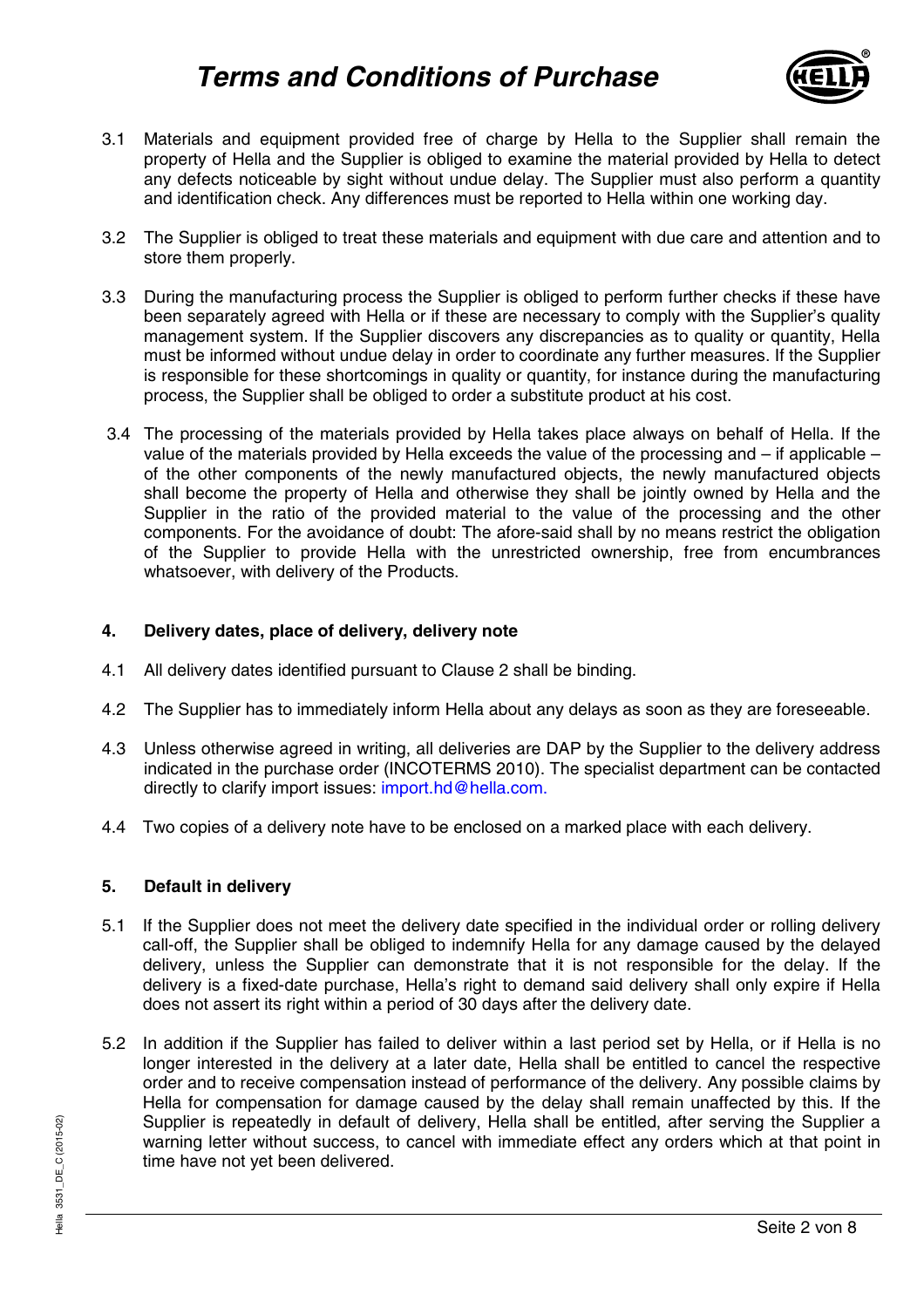

# **6. Payments and payment conditions**

- 6.1 Unless the parties have agreed on an individually negotiated regulation regarding the payment period, payment shall be made by Hella exclusively 30 days following the receipt of the invoice net, if Hella has already received the goods and otherwise 30 days following receipt of the goods net. Payment shall be made by the means of payment of Hella's choice.
- 6.2 The weights and quantities determined at the unloading points shall be decisive for calculating and paying for the deliveries. Notwithstanding the provisions in Clause 12, Hella shall be entitled in the event of defective delivery to retain payment equivalent to the value of missing or defective goods until the order has been properly completed. The Supplier may only claim payments for drafts, drawings and samples if previously agreed in writing with Hella.
- 6.3 The Supplier shall not be allowed to assign any claims it may have against Hella to third parties or to allow third parties to collect amounts due from these claims without first seeking the prior written consent of Hella (such consent not to be unreasonably withheld). If the Supplier is supplied by its own suppliers under prolonged retention of title ("verlängerter Eigentumsvorbehalt") Hella's consent to an assignment to these sub-suppliers of the Supplier shall be deemed to be granted pursuant to the above sentence. Should the Supplier assign its claims against Hella to third parties in violation of sentence 1 of this Clause 6.3 without obtaining Hella's prior written consent, the assignment shall nonetheless be effective. Hella, however, may choose whether to pay the Supplier or the third party, with discharging effect.

#### **7. Force majeure**

Industrial disputes, with the exception of strikes limited to the Supplier, civil disturbances, measures implemented by administrative authorities and other unforeseeable, unavoidable and severe events shall release the parties from the contractual obligations for the duration of the disturbance and to the extent that it affects the performance of the obligations. The parties to this Agreement agree to immediately exchange the necessary information and to adapt their obligations to the altered circumstances in good faith.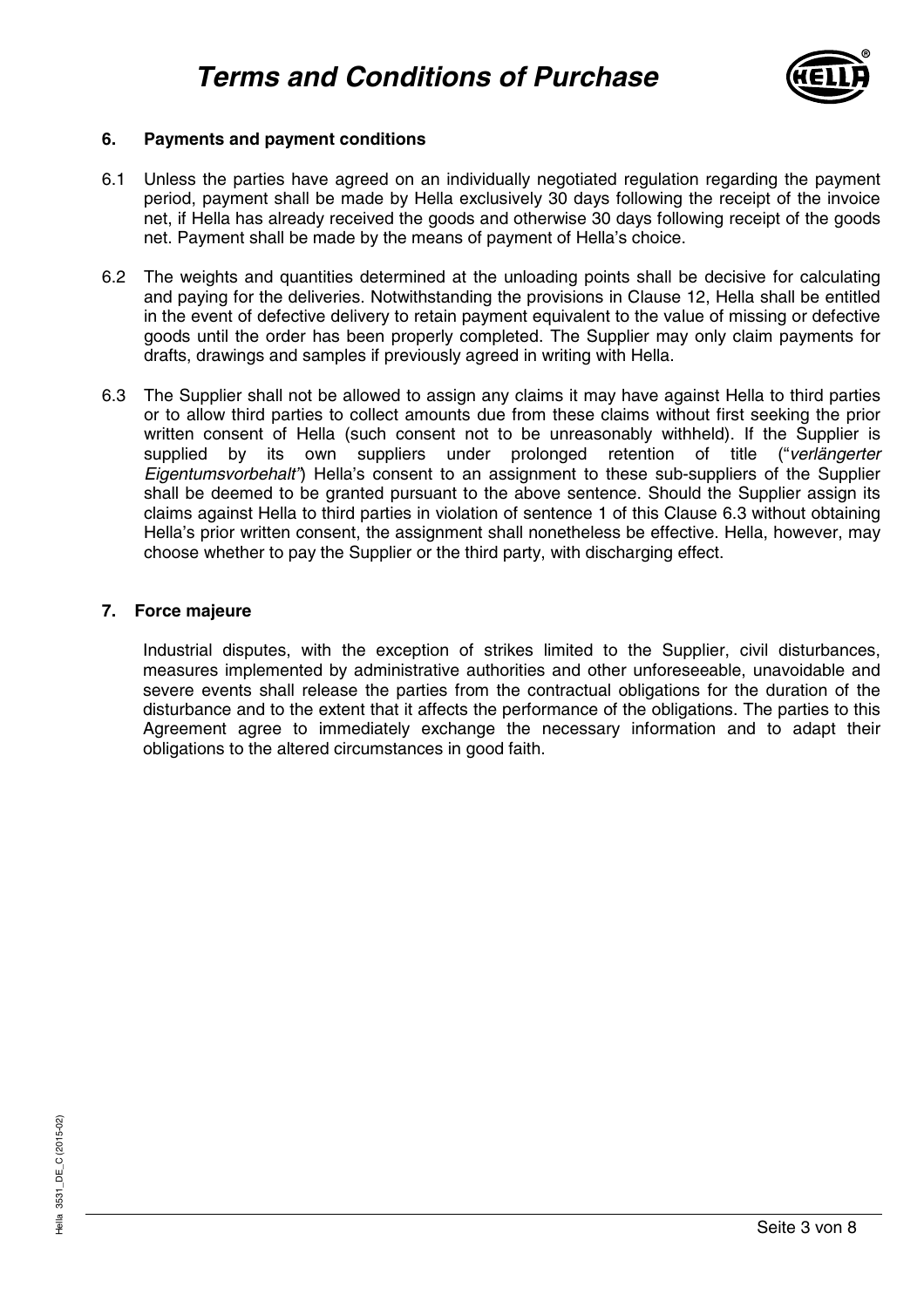

# **8. Submission of information and objects/Confidentiality**

- 8.1 The Supplier shall keep confidential all information that is not public, in particular specifications, drawings, templates, models, tools, documents, software and other data carriers, which Hella has made available to the Supplier pursuant to or in connection with this Agreement and shall not pass these on to third parties or duplicate them unless this is absolutely necessary for fulfilling its contractual obligations under this Agreement. The Supplier shall ensure that all of its employees and subcontractors be under the same confidentiality obligation. Hella retains the right of ownership and all copyrights in the information and objects Hella discloses to the Supplier pursuant to or in connection with this Agreement.
- 8.2 The Supplier shall only be allowed to advertise its business relationship with Hella after prior written approval from Hella.
- 8.3 Products, which are manufactured in accordance with information, specifications, drawings or models provided by Hella or using tools completely or partially paid by Hella, may not be offered to third parties, provided as samples or supplied to them without Hella's prior explicit written approval. The same shall also apply accordingly to drawings, models, samples, etc., provided by Hella.

#### **9. Certificate of Origin**

Prior to the first delivery of a product, the Supplier hereby undertakes to submit a legally binding Suppliers´ Declaration in accordance with the current EC-Regulation and to immediately inform Hella of any change in the origin features of the delivered products. If necessary, the Supplier shall document its submissions on the origin of goods by means of an information sheet duly confirmed by its responsible Customs Office. The Supplier shall be liable for all and any damages which are sustained as a result of an improper or delayed submission of the Suppliers' **Declaration** 

#### **10. REACh**

- 10.1 Hella assumes that all substances for use in products delivered to Hella (e.g. raw materials, process materials, components, assemblies) that require registration in line with REACh (EC directive 1907/2006: **R**egistration, **E**valuation and **A**uthorization of **Ch**emicals) have been preregistered by the supplier or sub-supplier and then registered at Hella for the purpose of application within the time window prescribed by REACh. If, contrary to expectations, this is not the case, Hella must be informed immediately.
- 10.2 Caused by REACh every supplier of a product (including packaging) has to declare to Hella all SVHC-substances ((**S**ubstances of **V**ery **H**igh **C**oncern) within the product, which are in a concentration bigger than 0.1 % percent by weight included. SVHC-substances are in a EU publication listed, this list is permanently enlarged. The Supplier must keep himself informed at all times about the current candidate list status.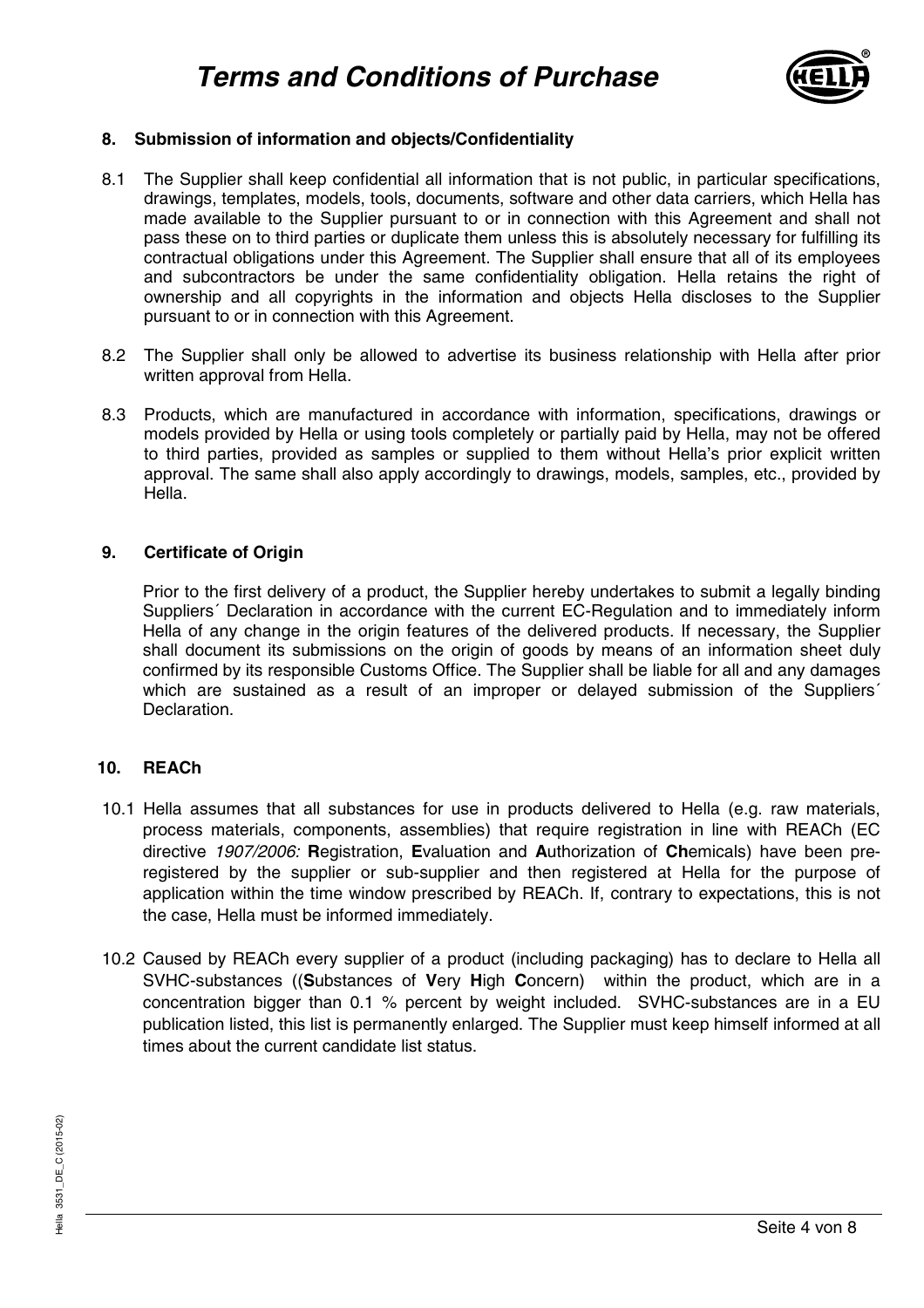

# **11. Changes to Products**

- 11.1 The Supplier shall inform Hella as soon as possible about any intended change of Products that are approved for delivery, at the latest however 15 months before its introduction.
- 11.2 The supply of any Product that has been changed in this way always requires the explicit written approval of Hella, for instance with a new approval of an initial sample. If the Products are manufactured pursuant to instruction from Hella, this shall also apply to the change itself. The Supplier must assume all costs incurred by Hella due to these changes, e.g. qualification costs, change costs, test costs, development costs, the costs for a renewed first sample release etc.
- 11.3 In the case of discontinuations of electronic components (PTN process), the Supplier commits to supply Hella with the original goods for the entire duration of the projects equipped with this component. All changes (PCNs) and discontinuations (PTNs) must be notified globally at least 15 months before the LOD (last order date): pcn@hella.com. All affected Hella material numbers must be stated in the PCN/PTN notice. In return for the LOD announced by the Supplier, Hella commits to name the all-time needs. Any necessary all-time stocks will be stored at the Supplier and at the cost and risk of the Supplier.
- 11.4 In the case of electronic components, the Supplier commits to make only 1 change at most (PCN) per component within 24 months. The Supplier moreover commits such that during the entire lifetime of the projects he shall not discontinue any components specially developed for Hella applications.
- 11.5 The above provisions in Clauses 11.1, 11.2, 11.3 and 11.4 shall apply analog to the change of procurement sources for primary material or parts and a change of manufacturing plants or important changes in the manufacturing processes at the Supplier.
- 11.6 Hella shall be entitled to demand changes to the Products in design and workmanship, as long as this remains equitable for the Supplier. The parties have to agree in good faith on the effects of such changes, in particular with regard to the increased or decreased costs and the delivery dates.

# **12. Securing of supply**

- 12.1 If the Products are goods specially developed for Hella and in particular if Hella has directly or indirectly made a contribution to the costs of development and/or for the manufacturing materials, the Supplier warrants to supply Hella with the Products according to Hella's needs and to accept orders from Hella as long as Hella requires the Products. Hella shall provide the Supplier in good time with the anticipated supply volume deducted from the forecasts of Hella's requirements. Without affecting Clause 2 unless explicitly agreed otherwise in writing the Supplier shall not have the right to demand the purchase of a specific quantity of Products by Hella.
- the supply possibility without undue delay and, if the Supplier is unable to offer Hella any other reasonable possibility of supply, to provide Hella with the opportunity of procuring an all-time requirement 12 months bef 12.2 For securing the production of spare parts at Hella, the Supplier hereby undertakes to ensure the supply of the Products required in connection with the production under this Agreement for at least 15 years (unless otherwise agreed in writing) after the end of series manufacturing of the Hella products into which the Products are assembled. If the Supplier realizes within this period that it will no longer be possible to ensure this, the Supplier must inform Hella about the end of the supply possibility without undue delay and, if the Supplier is unable to offer Hella any other reasonable possibility of supply, to provide Hella with the opportunity of procuring an all-time requirement 12 months before the production is stopped.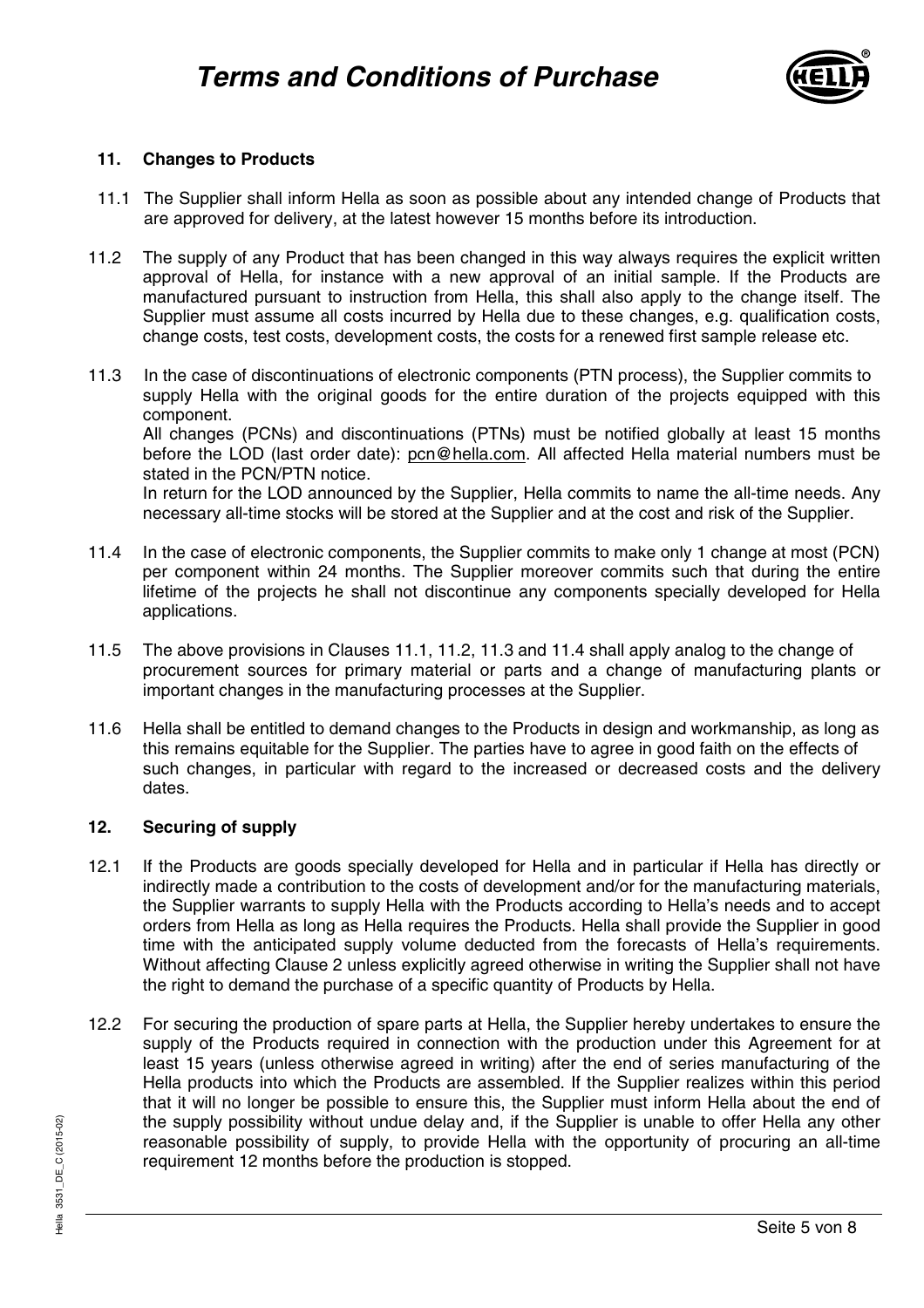

# **13. Notice of defects**

Hella will promptly notify the Supplier of any defects of the delivery once those have been discovered within the course of a proper business procedure. Hella's inspection of Products received shall be restricted to a visual inspection of the transport packaging with regard to damages in transit, as well as a check of quantity and an identification check based on a comparison of the delivery documents with the order documents. Any further checks, in particular measuring inspections are not required. Hella shall carry out inspections during manufacturing in accordance with its quality assurance management system. The Supplier insofar waives any objections on the basis of late notice of defects.

#### **14. Liability for defects**

- 14.1 The Supplier shall ensure that the Products are free of any defects and that the agreed specifications and the generally accepted technological standards have been complied with.
- 14.2 If Hella approves specifications, drawings, calculations or other documents of the Supplier, this shall not affect the sole responsibility of the Supplier for the Products. This shall also apply to proposals, recommendations or other cooperative actions of Hella regarding the performance of the Supplier.
- 14.3 If the Supplier is able to realize on the basis of its know-how that the order placed by Hella is incomplete or that the purpose pursued by Hella when it placed the order cannot be fulfilled, the Supplier must inform Hella promptly and in full.
- 14.4 If defective Products are supplied, Hella shall be entitled to demand immediate remedy by delivery of a replacement or rectification of the defective Products. Hella shall be entitled to determine (at its sole discretion) the details of the remedial actions to be undertaken by the Supplier after consultation with the Supplier.
- 14.5 Should the defective delivery result in increased costs for Hella in meeting its own delivery deadlines (for instance costs of sorting out defective Products, increased inspection effort and costs in manufacturing, etc.), these costs shall be borne by the Supplier.
- 14.6 Hella shall be entitled to cancel the order and return the Products to the Supplier at the risk and cost of the Supplier or to reduce the price if the Supplier does not fulfill his obligation for remedy of the defects within a reasonable period set by Hella. In addition, Hella shall have the right to compensation for damages. The setting of a time period by Hella shall be superfluous if the fulfillment of the remedy of the defects is practically or economically impossible.
- 14.7 Hella shall be entitled to return defective Products at the cost of the Supplier or, after previous agreement with the Supplier, to sort out the defective Products and, if necessary, scrap them at the cost of the Supplier.
- 14.8 Hella shall be entitled in urgent cases, if possible after previously informing the Supplier if the Supplier can be reached to carry out rectification of defects on its own or to let it be carried out by third parties and to procure the Products without defects from third parties in order to fulfill its own supply obligations. The Supplier shall bear the necessary appropriate and evidenced costs for these rectifications or procurements.
- 14.9 Should a defect only be discovered after further processing of the Products despite observant of the provisions in Clause 13 of this Agreement, the Supplier shall be obliged to bear all t costs in connection with the 14.9 Should a defect only be discovered after further processing of the Products despite observance of the provisions in Clause 13 of this Agreement, the Supplier shall be obliged to bear all the costs in connection with the exchange or rectification of defective Products, in particular the costs of inspection, transportation, labor and material, regardless of whether these costs are incurred at

Hella 3531\_DE\_C (2015-02)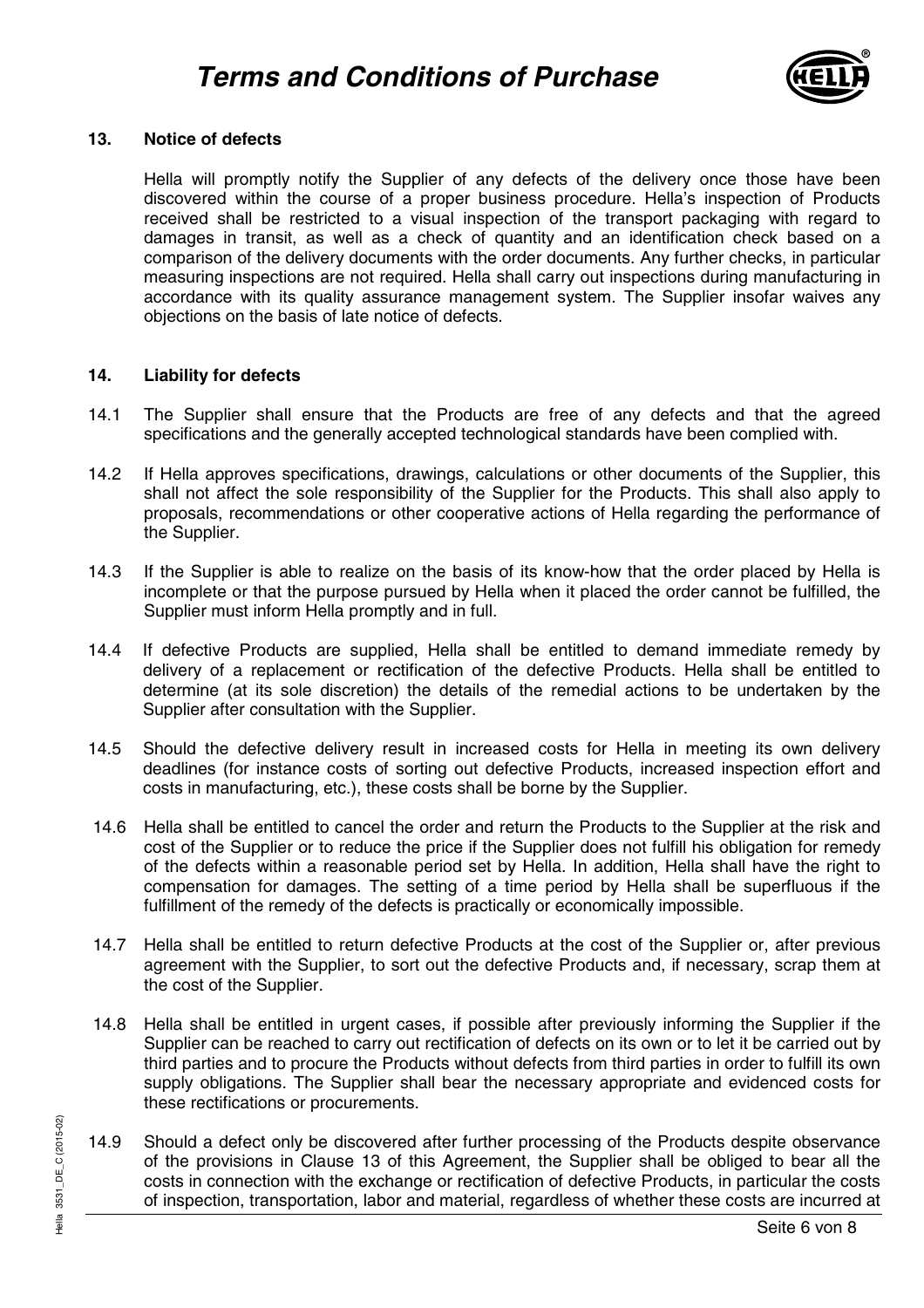# **Terms and Conditions of Purchase**



the Supplier, at Hella or at third parties. These costs shall also include all costs of any exchange or repair of products into which Hella has fitted defective Products.

- 14.10 Should a recurrent failure make it necessary to replace a whole series of Products or Hella products into which the Products have been assembled, for instance because an analysis of defects in each individual case is not economical, not possible or not reasonable, the Supplier must also bear the above-mentioned costs also to the part of the affected series that does not show any technical defects.
- 14.11 Unless the parties have explicitly stipulated otherwise in writing, Hella's claims arising from liability for defects shall be time barred after a period of 54 months after delivery to Hella. However, the period of limitation shall be shortened accordingly if the claims of Hella's customers arising from liability for defects are already time barred at an earlier time.
- 14.12 Hella shall inform the Supplier about the warranty agreements that exist between Hella and its customers and to allow inspection of appropriate documents on demand of the Supplier insofar as this is necessary for the implementation of this Agreement and legally permissible for Hella.
- 14.13 Products that are relevant for exhaust emissions and safety, the time period for the Supplier's liability for defects shall equal the respective statutory regulations of the individual countries to which Hella exports its products, if the statutory time bars in these countries exceed 54 months.
- 14.14 Unless otherwise provided in the preceding provisions the liability for defects shall be governed by the applicable statutory regulations.

#### **15. Liability**

Should Hella or a third party incur damages because of a defect of a Product or the breach of this Agreement by the Supplier, the Supplier shall compensate Hella in full for the resulting damages pursuant to the regulations provided by statutory law.

#### **16. Intellectual property rights**

- 16.1 The Supplier represents and warrants that its products, goods and services do not infringe any intellectual property rights and copyrights of third parties. The Supplier shall indemnify Hella and its customers and keep Hella and its customers indemnified in full for all claims, demands, liabilities, losses, damages, costs (including, without limitation, legal costs) and expenses arising from the use of such intellectual property rights or copyrights.
- 16.2 The liability is not applicable if the Supplier has manufactured the Product pursuant to mandatory instructions from Hella.
- 16.3 If Hella has contributed to the development of the Products notwithstanding any furtherreaching rights on the basis of special agreements with the Supplier – Hella shall obtain the costfree, non-exclusive right of use, unrestricted in time and place and including the right to sublicense the inventions used in the Products or the copyrights pertaining to said inventions. If the services provided by the Supplier include the production of software, the Supplier has to make the source code available to Hella, if requested, including the software documentation.